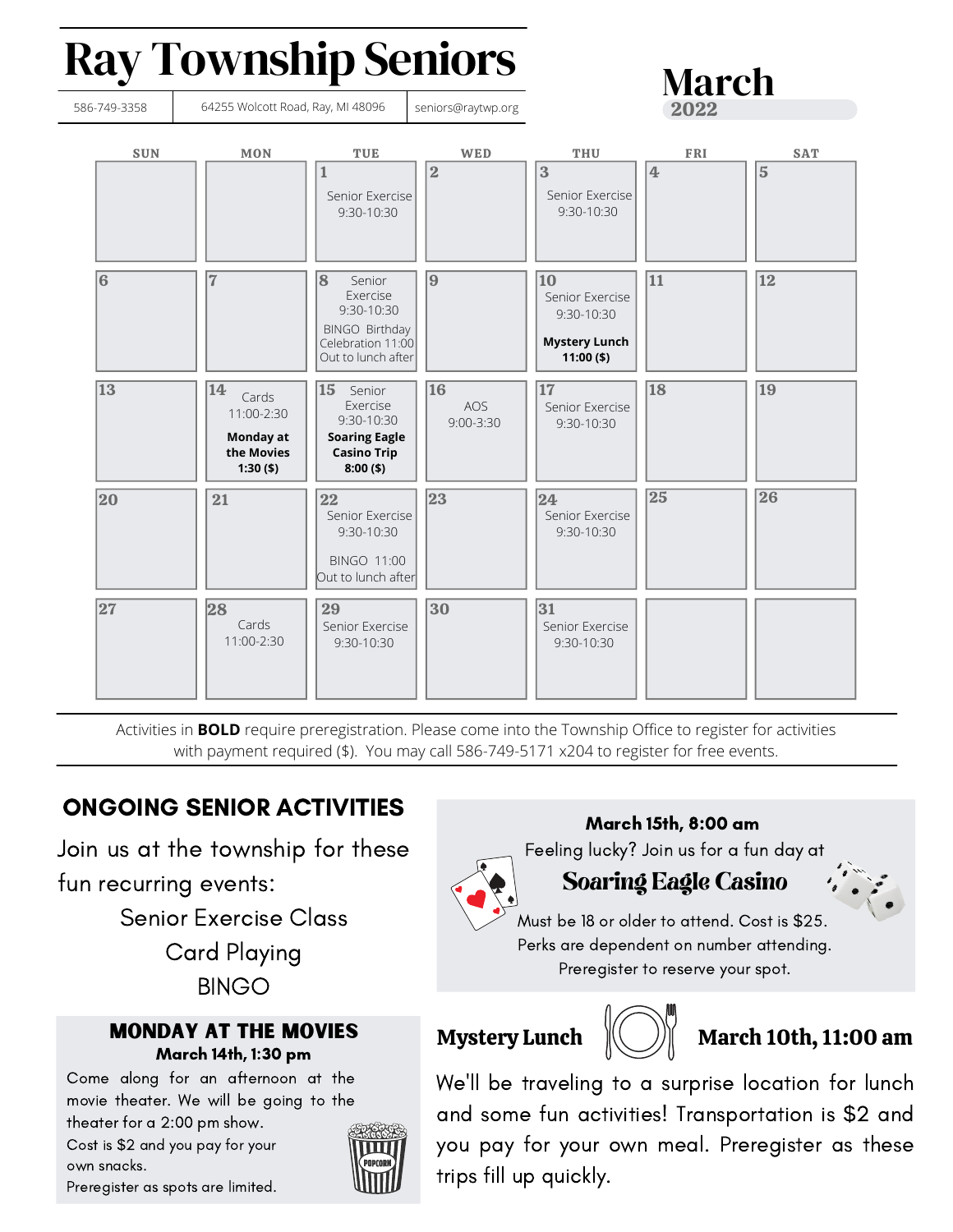# Ray Township Seniors



Activities in **BOLD** require preregistration. Please come into the Township Office to register for activities with payment required (\$). You may call 586-749-5171 x204 to register for free events.

# ONGOING SENIOR ACTIVITIES

Join us at the township for these fun recurring events:

> Senior Exercise Class Wednesday Walks Card Playing BINGO



### Mystery Lunch April 21st, 11:50 am



The weather is warming up which makes it a great time to join us for lunch at a surprise location. Can you guess where we'll be going this time? Transportation is \$2 and you pay for your own meal. Preregister as these trips fill up fast.



Craft Day April 7th, 12:30 pm

Hop on in and make an Easter craft. Preregister at the Township. Cost is \$1.